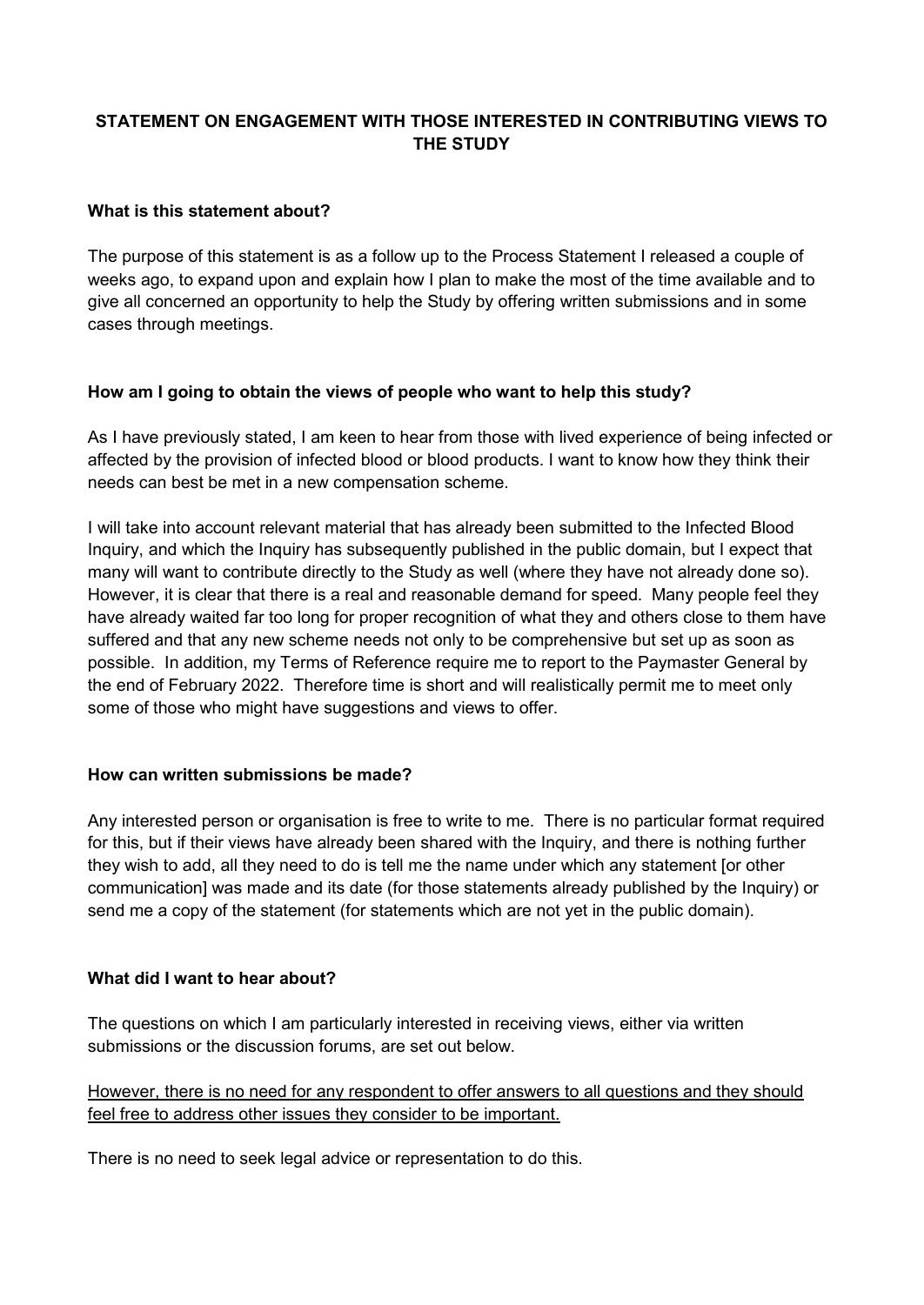In addition to personal statements, I welcome submissions from representative organisations and groups of individuals who wish to offer a joint statement.

# **Is there a deadline for written submissions?**

I have previously indicated that I need any written submissions to reach me towards the end of November 2021. I have been made aware that it would be helpful to set a precise date. Therefore I would like to make it clear that I cannot undertake to take into account any submissions received by the Study after Sunday 5th December 2021.

### **Who is going to be invited to a meeting?**

I am planning to hold a series of meetings to which interested persons will be invited. In view of the numbers and the time available, I will be unable to meet all those who have been infected or are affected by infected blood products, but I hope it will be possible to meet a range of people at meetings attended by up to about 20 people each.

Attendance will be by invitation only. Therefore, any person or organisation wishing to receive an invitation should apply to the Study Secretary via the Study email address.

My intention is to arrange meetings so that each one is attended by persons who have or are likely to have broadly similar interests in compensation, for example:

- Those infected with HIV from blood or blood products, including those subsequently infected via an infected partner or parent;
- Those infected with Hepatitis from blood or blood products, including those subsequently infected via an infected partner or parent;
- Those infected with both HIV and Hepatitis (and other potential multiple infections) from blood or blood products, including those subsequently infected with both via an infected partner or parent;
- Persons who are relations of, or otherwise in a close relationship with, a person who was infected with HIV, Hepatitis or both from blood or blood products, and has since died, whether by reason of the infection or some other cause; and
- Persons who are relations of, or otherwise in a close relationship with, a living person who has been infected with HIV, Hepatitis or both from blood or blood products, who have been indirectly affected in any way by that occurrence, including those with assumed caring responsibilities, those who have suffered social stigma or other adverse consequences, and those who have suffered psychological injury.

I understand that some interested persons do not regard themselves or their needs as being appropriately represented by the categories I have described above or may find it difficult to make a contribution in the presence, even remote presence, of others. I will consider requests for individual meetings, but it must be understood that because of the very short time in which I have been asked to report to the Paymaster General it will only be possible to see a very limited number of people individually.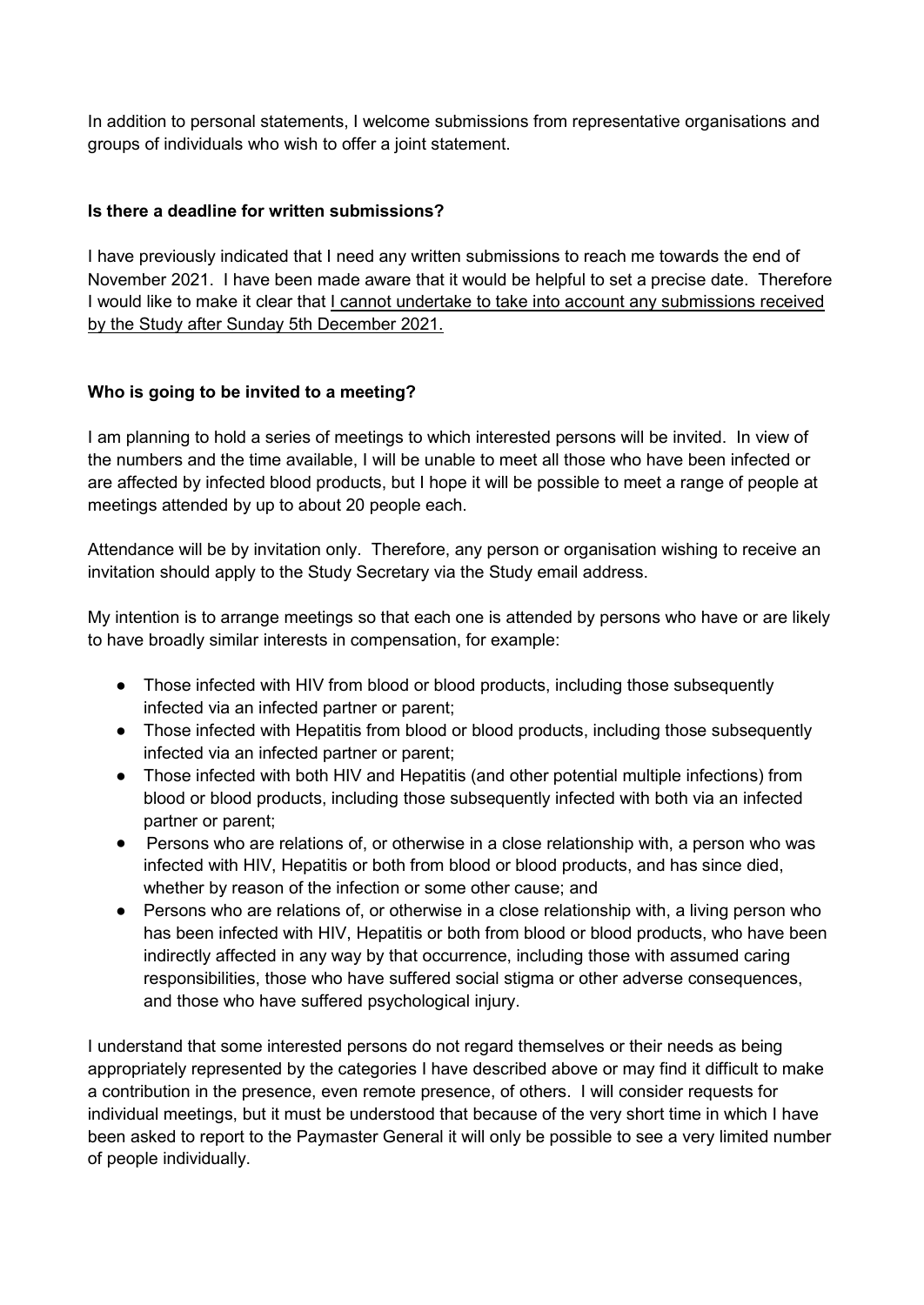The meetings will be private, and those attending will be asked to undertake not to publish what others have said at the meetings more widely.

# **What will happen at these meetings?**

Each meeting will be designed around an opportunity for participants to express the views and needs of people who, very broadly, are likely to have similar interests in relation to compensation.

### **When are these meetings going to happen?**

The dates planned for such meetings are currently:

- Tuesday, 2nd November 2021 (2.30pm 5.30pm) [issues affecting the bereaved]
- Monday, 8th November 2021 (10.00am 1.00pm) [issues affecting the Hepatitis infected]
- Monday, 15th November 2021 (11.00am 2.00pm) [issues affecting the HIV infected]
- Monday, 22nd November 2021 (11.00am 2.00pm) [issues affecting affected relatives]
- Monday, 29th November 2021 (1.00pm 4.00pm) [issues affecting the multiple infected]
- Tuesday, 14th December 2021 (10.00am 1.00pm) [legal and legislative issues]

### **Will the meetings be in person or online?**

The meetings are likely to be held remotely via video conferencing in view of the pandemic and to avoid the inconvenience and expense of travel and booking suitable physical locations at short notice.

### **What will be discussed at these meetings?**

As set out above, the issues which I hope to have discussed at these meetings are those arising from the list of questions below, to which written responses have also been requested.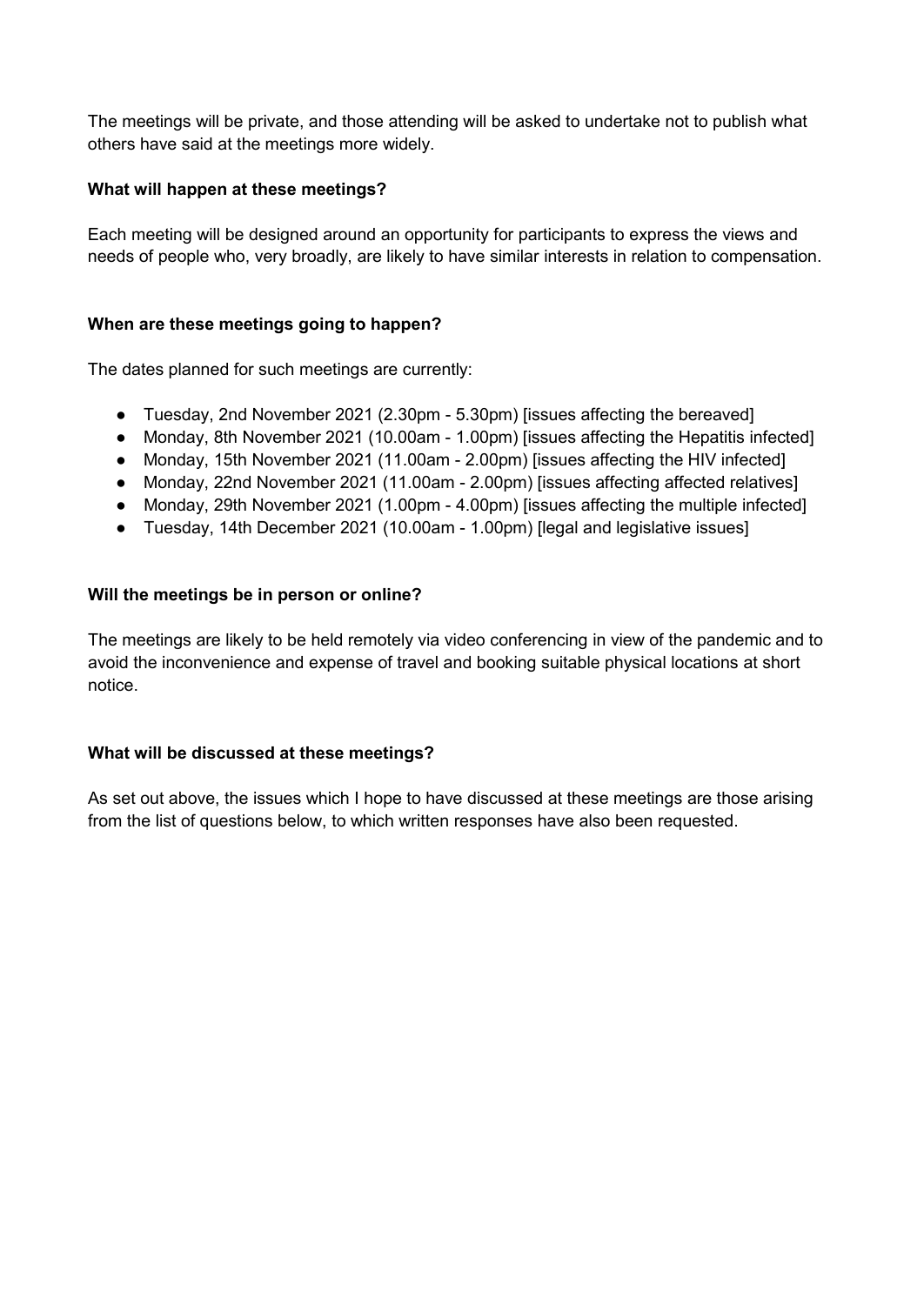# **QUESTIONS FOR WRITTEN SUBMISSIONS AND MEETINGS**

- **Scope of compensation scheme - persons entitled to claim**: In addition to people who have suffered injury, loss, damage or detriment from being given infected blood or blood products, what other classes of people should be entitled to claim compensation? For example, should relatives, carers or others in a close relationship to the directly infected person who have been adversely affected by the injury be entitled to claim?
- **Categories of injury and loss for which compensation can be awarded**: What categories of injury [including death], loss, damage and other detriment arising out of a person being infected with HIV, HPC, or both, caused by the use of infected blood or blood products should be the subject of compensation under the new scheme?

To what extent should the scope of compensation be limited by the principles applicable to legal claims for personal injury caused by negligence?

- **Relevance of fault**: Should entitlement to compensation or any element of compensation depend on whether there is proof or acceptance of fault on the part of a public body or an employee or agent of a public body?
- **Measure of assessment:** What principles should quide the assessment of the amount of compensation to which claimants are entitled? For example, should any particular class of compensation be the subject of a predetermined tariff [fixed sums] for a class of injury or detriment, such as bereavement, and are there classes of compensation which should be assessed by an examination of the precise circumstances of the individual claimant?

To what extent should the measure of assessment be guided by the law of damages?

- **Types of award: compensation for past, present or future injury, loss or detriment:**  Should compensation be paid only for present [i.e. as from the date of the claim] and past injury loss, damage or detriment suffered, or should it be paid for future injury loss and damage as well?
- **Types of award: one off or periodic assessments**: Should the new compensation scheme make a once and for all assessment of eligibility and entitlement to compensation or should they be periodical or repeated after a change of circumstance?
- **Types of award: lump sum or periodical payments**: Should compensation be paid as a lump sum or by way of periodical payments or both?
- **Time of infection:** Should eligibility to claim compensation be limited to cases in which the infected blood or blood product was administered within a defined period - and, if so, what should that period be and why?
- **Time limit for claims**: should there be any time limit imposed after which any entitlement to make a claim ceases, and if so how should this be defined?